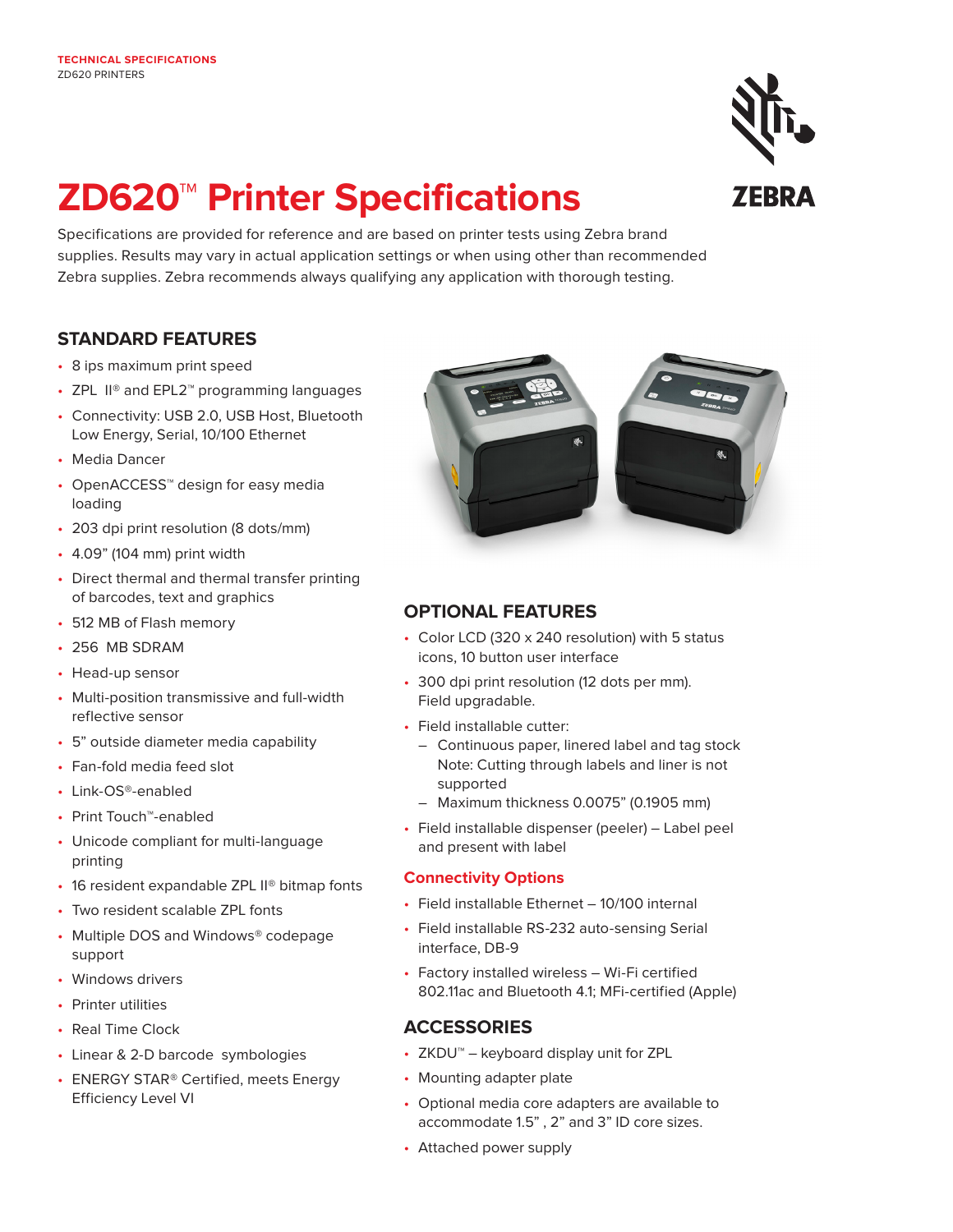# **SOFTWARE**

- Zebra Print DNA software, powered by Link-OS. For a full list of applications, utilities and developer tools, visit [www.zebra.com/printdna](http://www.zebra.com/printdna)
- Zebra Basic Interpreter 2.0 (ZBI) allows programs to run directly on the printer.
- Set-Get-Do commands to set and get printer configuration details.
- ZPL II Universal language for Zebra printers. Simplifies label formatting and enables format compatibility with existing systems that run Zebra printers
- EPL2 Eltron Programming Language simplifies label formatting and enables format compatibility with legacy applications
- Web View Connect and control Zebra barcode printers via the printer's Web interface using a common Web browser (ZPL mode)

# **MEDIA SPECIFICATIONS**

- Media Width:
	- ZD620t 0.585" 4.65" (15 118 mm)
	- ZD620d 0.585 4.25" (15 108 mm)
- Label Length:
	- Minimum 0.25" (6.4 mm tear)
	- Minimum 1" (25.4 mm with cutter)
	- Minimum 0.5" (12.7 mm with peeler)
	- Maximum 39" (991 mm)
	- Core inner diameter: Standard 0.5"/12.7 mm, 1.0"/25 mm. With optional adaptor kit - 1.5"/37.1 mm, 2.0"/50.8 mm, 3"/76 mm
- Max Roll Outer Diameter: 5.00" (127 mm)
- Media Thickness: 0.003" (0.08mm) min, 0.0075 (0.1905mm) max
- Media Sensing: gap, black line, notch
- Media Type:
	- Roll-fed or fan-fold
	- Label stock (die cut or continuous, direct thermal or thermal transfer)
	- Tag stock (die cut or continuous, direct thermal or thermal transfer)
	- Receipt paper (continuous, direct thermal)
	- Wristband stock (direct thermal or thermal transfer)

# **PRINTER SPECIFICATIONS**

| <b>Resolution</b>                       | 203 dpi resolution<br>$(8$ dots $/$ mm)                                                  | 300 dpi resolution<br>$(12$ dots / mm)                               |
|-----------------------------------------|------------------------------------------------------------------------------------------|----------------------------------------------------------------------|
| <b>Speed inch/Sec -</b><br>ips (mm/sec) | Programmable 2, 3,<br>4, 5, 6, 7, 8 max. (51,<br>76, 102, 127, 152, 177,<br>with max.203 | Programmable 2, 3, 4,<br>5 or 6 max. (51, 76, 102,<br>with max. 127) |
| <b>Dot Pitch</b>                        | $0.0049$ " (0.13 mm)                                                                     | $0.0033$ " (0.085 mm)                                                |
| <b>Max. Print</b><br>Length             | 39.0" (991 mm)                                                                           | 39.0" (991 mm)                                                       |
| <b>Min. Print Length</b>                | One Dot                                                                                  | One Dot                                                              |
| <b>Max. Print Width</b>                 | 4.09" (104 mm)                                                                           | $4.27$ " (108 mm)                                                    |
| <b>Min. Print Width</b>                 | One Dot                                                                                  | One Dot                                                              |

# **ZPL PROGRAMMING LANGUAGE (ZPL/ZPL II)**

- Communicates in printable ASCII characters
- Compatible with mainframe, mini and PC hosts
- Downloadable objects include graphics and bitmap fonts, label templates and formats
- Automatic memory allocation for format while printing
- Automatic serialization of fields
- Format inversion (white on black)
- Mirror-image printing
- Four position field rotation (0º, 90º, 180º, 270º)
- Slew command
- Programmable label quantities with print, pause
- Status messages to host upon request

# **RIBBON SPECIFICATIONS**

|                                          | <b>ZD620t ONLY</b>                                                   |
|------------------------------------------|----------------------------------------------------------------------|
| <b>Ribbon Outside</b><br><b>Diameter</b> | 2.6"/66 mm (300 m); 1.34"/34 mm (74 m)                               |
| <b>Ribbon</b><br><b>Standard Length</b>  | 984' (300 metre); 244' (74 m)                                        |
| <b>Ribbon Ratio</b>                      | • 1:4 media to ribbon (300 m)<br>• 1:1 media to ribbon (74 m)        |
| <b>Ribbon Width</b>                      | 1.33"/33.8 mm $^{\circ}$ 4.3"/109.2 mm                               |
| Ribbon Core I.D.                         | $\cdot$ 300 m ribbon 1"/ 25.4 mm<br>$\cdot$ 74 m ribbon 0.5"/12.7 mm |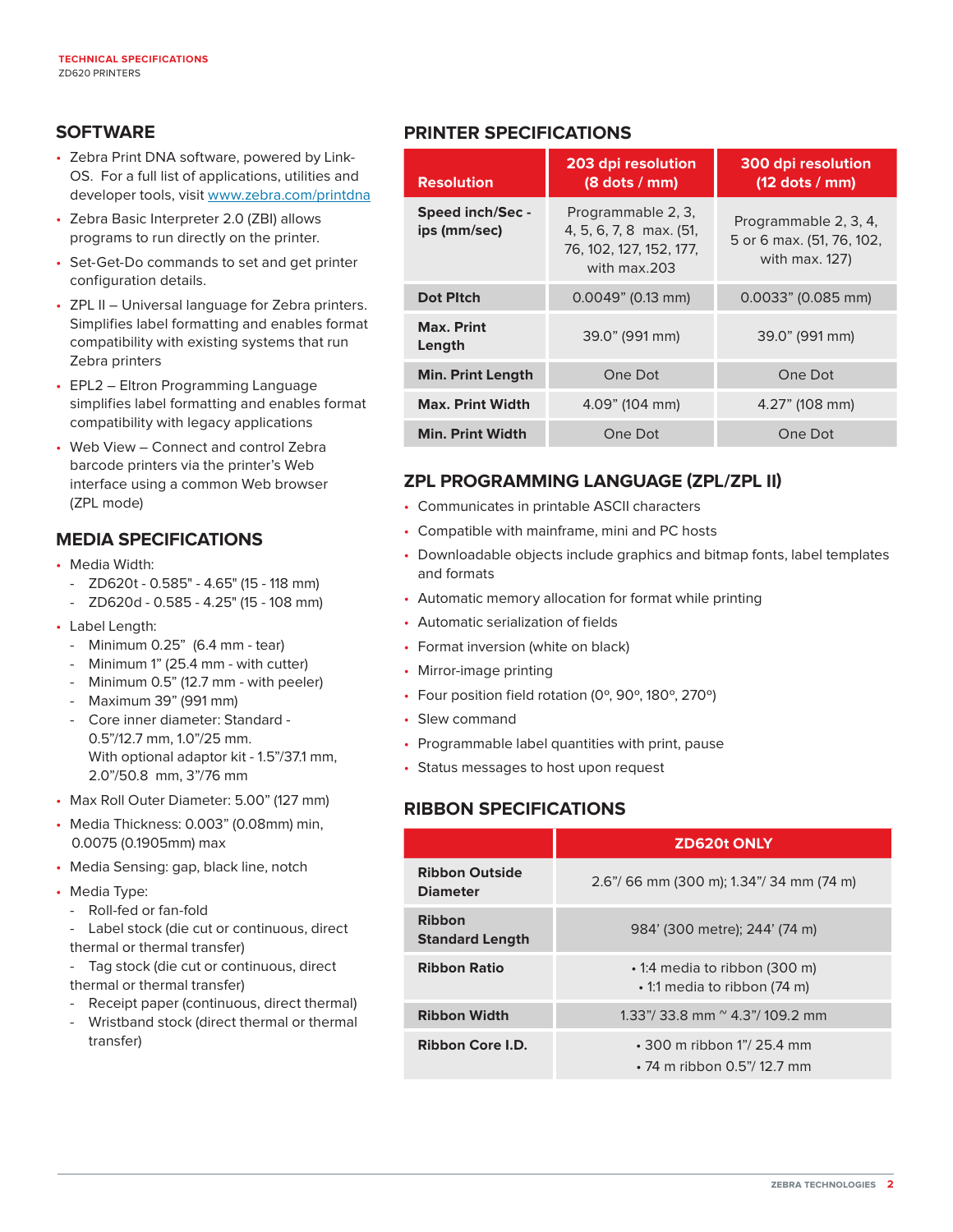# **FONT SPECIFICATIONS: 203 DPI (8 DOT / MM)**

| <b>Font</b>      | <b>Matrix (in</b><br>dots)<br>$(H \times W)$ | Type <sup>+</sup> | <b>Minimum Character Size</b><br>$(H \times W)$ in inches (mm) | <b>Max CPI</b> |
|------------------|----------------------------------------------|-------------------|----------------------------------------------------------------|----------------|
| $\blacktriangle$ | $9 \times 5$                                 | $U-L-D$           | $.044 \times .029$                                             | 33.3           |
| B                | $11 \times 7$                                | U                 | $.054 \times .044$                                             | 22.7           |
| C, D             | $18 \times 10$                               | $U-L-D$           | $.088 \times .059$                                             | 16.9           |
| Е                | $28 \times 15$                               | OCR-B             | $.138 \times 0098$                                             | 10.2           |
| F                | $26 \times 13$                               | $U-L-D$           | $.128 \times .079$                                             | 12.7           |
| G                | $60 \times 40$                               | $U-L-D$           | $.295 \times .236$                                             | 4.2            |
| н                | $21 \times 13$                               | OCR-A             | $.103 \times .093$                                             | 10.8           |
| <b>GS</b>        | $24 \times 24$                               | <b>SYMBOL</b>     | $.118 \times .118$                                             | 8.5            |
| $P-V$            | $20 \times 18$                               | $U-L-D$           | Backward compatible w/ S-300                                   |                |
| Ø                | $15 \times 12$                               | U-L-D             | Scalable (Smooth) Font                                         |                |

†U—Uppercase L—Lowercase D—Descenders

# **FONT SPECIFICATIONS: 300 DPI (12 DOT / MM)**

| <b>Font</b> | <b>Matrix (in</b><br>dots)<br>$(H \times W)$ | Type <sup>+</sup> | <b>Minimum Character Size</b><br>$(H \times W)$ in inches (mm) | <b>Max CPI</b> |
|-------------|----------------------------------------------|-------------------|----------------------------------------------------------------|----------------|
| A           | $9 \times 5$                                 | $U-L-D$           | $.030" \times .020"$                                           | 50.8           |
| B           | $11 \times 7$                                | U                 | $.037" \times .030"$                                           | 33.8           |
| C, D        | $18 \times 10$                               | $U-L-D$           | $.060" \times .040"$                                           | 25.4           |
| E.          | $28 \times 15$                               | OCR-B             | .138" x .085"                                                  | 11.5           |
| F.          | $26 \times 13$                               | $U-L-D$           | $.085" \times .053"$                                           | 19.06          |
| G           | $60 \times 40$                               | $U-L-D$           | $.200" \times .160"$                                           | 6.36           |
| н           | $21 \times 13$                               | OCR-A             | .100" x .098"                                                  | 10/02          |
| <b>GS</b>   | $24 \times 24$                               | <b>SYMBOL</b>     | $.80" \times .80"$                                             | 12.7           |
| $P-V$       | $20 \times 18$                               | $U-L-D$           | Scalable (Smooth) Font                                         |                |
| Ø           | $15 \times 12$                               | $U-L-D$           |                                                                |                |

- Character Fonts: Standard bitmapped Zebra fonts: A, B, C, D, E (OCR-B), F, G, H, (OCR-A), GS, P, Q, R, S, T, U, V & Ø Smooth font (CG Triumvirate™ Bold Condensed\*)
- Supports user-defined fonts and graphics, including custom logos
- Bitmap fonts are expandable up to 10 times, height and width independent. Fonts E and H (OCR-B and OCR-A), however, are not considered in spec when expanded
- Smooth scalable font Ø (CG Triumvirate Bold Condensed\*) is expandable dot-by-dot, height and width independent, while maintaining edges to a max. 1500 x 1500 dots
- Printers sold in China include the Simplified Chinese SimSun font pre-installed
- 64 MB user available non-volatile memory storage for downloadable objects
- 8 MB user-available SDRAM

\* Contains UFST® from Agfa Monotype Corporation

# **ZPL BARCODE SYMBOLOGIES**

- Barcode ratios: 2:1 (non-rotated) and 3:1
- Linear barcodes: Code 11, Code 39, Code 93, Code 128, UPC-A, UPC-E, EAN-8, EAN-13, EAN-14, UPC-A and UPC-E with EAN 2 or 5 digit extensions, Plessey, POSTNET, Standard 2 of 5, Industrial 2 of 5, Interleaved 2 of 5, LOGMARS, MSI, Codabar, and GS1 DataBar (formerly RSS)
- 2-dimensional barcodes: PDF417, MicroPDF-417, Code 49, Maxicode, Codablock, Data Matrix, QR code, and Aztec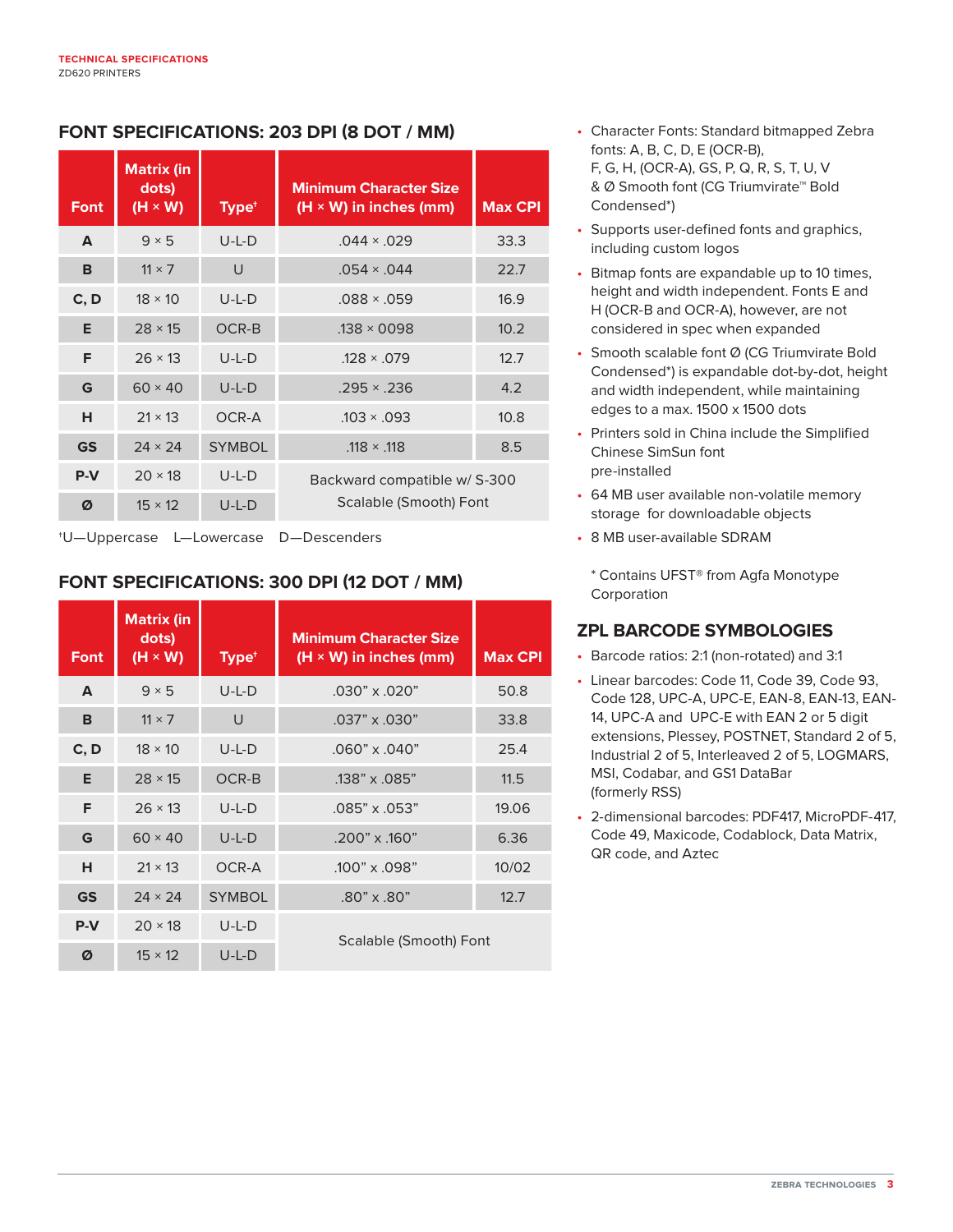# **EPL PROGRAMMING LANGUAGE (EPL2)**

- ASCII EPL2 programming language (Page Mode)
- Field Rotations
- Variable field support (up to 100)
- Counter support (up to 10)
- Variable field addition and subtraction
- Status reporting
- Form, fonts and graphics storage
- Simple set of formatting commands
- Support of selected barcode

# **FONTS SPECIFICATIONS**

| <b>Type</b>       | <b>Width</b> | <b>Height</b> | <b>SP</b> | <b>CPI</b> | <b>Chars</b> |
|-------------------|--------------|---------------|-----------|------------|--------------|
| Font1             | 8            | 12            | 2         | 20.3       | 160          |
| Font <sub>2</sub> | 10           | 16            | 2         | 16.9       | 160          |
| Font <sub>3</sub> | 12           | 20            | 2         | 4.5        | 160          |
| Font4             | 14           | 24            | 2         | 12.7       | 160          |
| Font <sub>5</sub> | 32           | 48            | 4         | 5.6        | 80           |

# **EPL BARCODES SYMBOLOGIES)**

- ALinear barcodes: Code 39, Code 128A, B & C (User selectable/Auto), UCC/EAN-128, Code 93, Codabar, Interleaved 2 of 5, UPC-A, UPC-E, UPC-A with 2 and 5 add on, UPC-E with 2 and 5 add on, EAN 13, EAN 8, EAN 13 with 2 and 5 add on, EAN 8 with
- 2 and 5 add on, Postnet (5, 9, 11, & 13 digit) Japanese Postnet, Plessey (MSI-1), MSI-3, German Post Code, RSS-14 (limited, truncated, stacked)
- 2-dimensional barcodes: Maxicode (modes 2,3,4,6), PDF417 (MicroPDF417 and MacroPDF417), Data Matrix

# **EPL PROGRAMMING LANGUAGE (EPL2)**

- Linear barcodes: Code 39, Code 128A, B & C (User selectable/Auto), UCC/EAN-128, Code 93, Codabar, Interleaved 2 of 5, UPC-A, UPC-E, UPC-A with 2 and 5 add on, UPC-E with 2 and 5 add on, EAN 13, EAN 8, EAN 13 with 2 and 5 add on, EAN 8 with 2 and 5 add on, Postnet (5, 9, 11, & 13 digit) Japanese Postnet, Plessey (MSI-1), MSI-3, German Post Code, RSS-14 (limited, truncated, stacked)
- 2-dimensional barcodes: Maxicode (modes 2,3,4,6), PDF417 (MicroPDF417 and MacroPDF417), Data Matrix

# **CODE PAGES SUPPORTED**

- DOS: 437, 850, 851, 852, 855, 857, 860, 861, 862, 863, 865, 866, 869, 737, Big 5, GB2312, GB18030
- Windows: 1250, 1251, 1252, 1253, 1254, 1255, 1256, and 1257

# **INTERFACE/CONNECTIVITY TYPES**

- Auto-sensing Serial RS232:
	- Software selectable
		- o baud rate (default 9600)
		- o parity (default none)
		- o data length (default 8)
		- o stop bit (default 1)
	- Flow control hardware and software
	- Connector: DB-9 Type: 9 pin D Sub connector female (standard)
	- Includes +5 VDC- 160 mA power output capability
- Wireless factory installed option
	- Wi-FI 802.11ac
	- Bluetooth 4.1; MFi-certified (Apple)
- USB:
	- Version 2.0 full speed, bi-directional
	- Supported in Win98 and Win98SE, Win Me and Windows 2000 platforms
	- Connector Type B Female
- Internal 10/100 Ethernet factory or field installable option